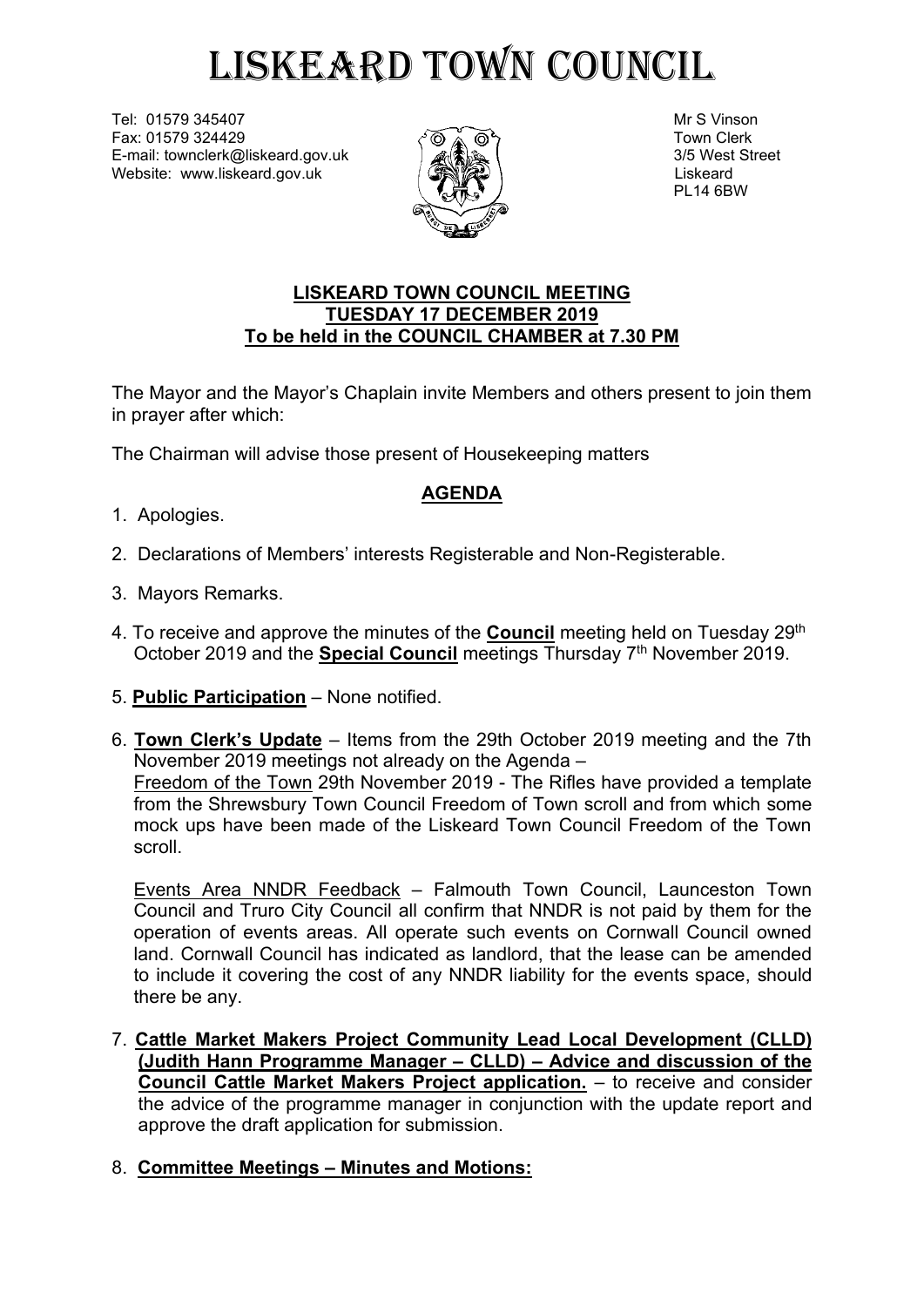To note the minutes of the following committees and approve the motions arising there from:

- a) Planning Committee held on Monday 4<sup>th</sup> November 2019.
- b) Communication & Engagement Committee held on Tuesday 5<sup>th</sup> November 2019.
- c) **Facilities Committee** held on Tuesday 12<sup>th</sup> November 2019. **Motions: i) Minute 319/19b. – RECOMMEND (Refer to Agenda Item 11)** to Council that it considers how the Council can support and assist activities to alleviate the financial pressure for those struggling to afford sanitary products, and to promote Period Dignity for the Town's residents.

**ii). Minute 323/19b. – RECOMMEND** to Council that it adopts the Castle Park Strategy (attached to the agenda 8.c.ii).

**iii). Minute 325/19 – RECOMMEND** to Council the creation of a salt bin budget line of £2,500 per annum to provide for salt bin top ups as and when required.

- d) **Finance, Economic Development & General Purposes Committee**  held on Tuesday 19<sup>th</sup> November 2019.
- e) Planning Committee held on Monday 25<sup>th</sup> November 2019.

## **Responsible Financial Officer Reports (9-10)**

- 9. **Draft 2020/2021 Budget and Precept Setting Information (circulated 29th November 2019)** – to make any comments, for referral to the January Committee cycle, upon the draft budgets and supporting advice note. (the 28<sup>th</sup> January 2020 Town Council meeting has been scheduled as the meeting to set the budget and precept.)
- 10. **Schedule of Payments** to receive and approve the schedule of payments.
- 11. **Grant Application – Community Treasure Chest – Period Poverty (application form 11.a companies house financial statement 11.b)** – to consider the request for a grant towards the cost of the project.
- 12. **Environment Emergency Working Group (see attached minutes 12a and draft workplan 12b)** – to declare a climate emergency and note the draft work plan proposed by the Environment Emergency Working Party.
- 13. "**Making Space for Nature" Update** to receive the report of the Facilities Manager and approve the recommendations:

a) That the Town Council CONSIDERS and SUPPORTS the Making Space for Nature project.

b) That the Town Council CONSIDERS and PRIORITISES its preferred list of potential sites for inclusion into the project and offers any supporting feedback to the Making Spaces team.

- 14. **Cornwall Council Planning Decisions** as per Addendum 1 for information only
- 15. **Cornwall Council Councillor Updates**
- 16. **Correspondence** Events area related e-mails received from 25th November 2019 – 11th December 2019.
- 17. **Date of the next Town Council Meeting** Tuesday 28th January 2020 at 7.30 pm in the Council Chamber.